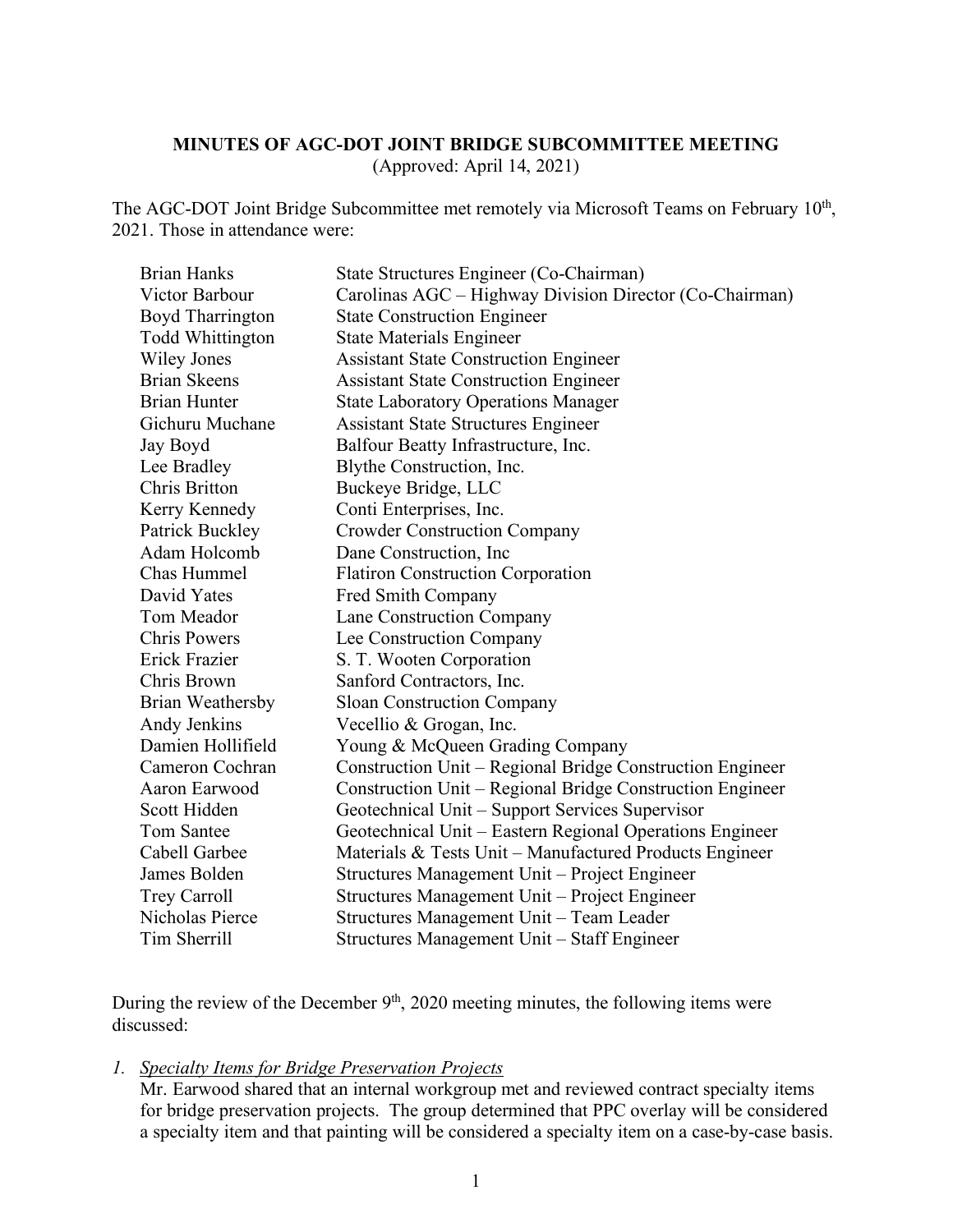Mr. Jones noted that scope of work will dictate when painting is a specialty item. Mr. Barbour inquired about reducing the amount of work that is required to be performed by the prime. Mr. Earwood stated that the group would continue discussions and that he would review the workgroup's meeting minutes with Mr. Jeff Renn.

#### **Action Item:**

# **Mr. Earwood will share and discuss workgroup's recommendations with the State Proposals and Specifications Engineer, Mr. Jeff Renn.**

#### *2. Link Slabs*

Mr. Hanks noted that SMU's link slab policy is under final review prior to release.

The minutes of the December  $9<sup>th</sup>$ , 2020 meeting were approved.

The following items of new business were discussed:

*1. Lettings Update*

Mr. Barbour inquired if there will be an increase in project lettings due to the improved cash balance. Mr. Hanks directed Contractors to the let list on the SMU website and remarked that lettings will begin to increase in March, but the Department will continue monitoring the cash balance. Mr. Hanks shared that the Bridge Program may receive additional funding from federal relief funds.

**Action Item: None**

## *2. Foundation Summary Table*

Mr. Hidden shared a draft of the Geotechnical Foundation Summary Table plan sheets which were distributed to Contractors prior to the meeting. He noted the summary tables would replace many of the standard geotechnical notes and that other states communicate their foundation information with similar tables. He also noted the tables include information for historical record keeping and future reference and may not be used for foundation installation/construction. Mr. Hidden requested comments from Contractors on the proposed change from notes to tabular format. Contractors responded positively and suggested minor edits.

Mr. Hanks asked Contractors if information typically found on individual substructure plan sheets could be removed if it is included in the summary tables to eliminate duplicating information. Mr. Boyd and Mr. Frazier agreed that information should be shown in one location. Mr. Hanks asked if the summary tables would be necessary for smaller bridges to which Mr. Boyd, Mr. Buckley, and Mr. Weathersby recommended providing the tables for all bridges for consistency.

## **Action Item:**

**Mr. Hidden will revise the summary tables per comments received and distribute updated tables to subcommittee members for review.**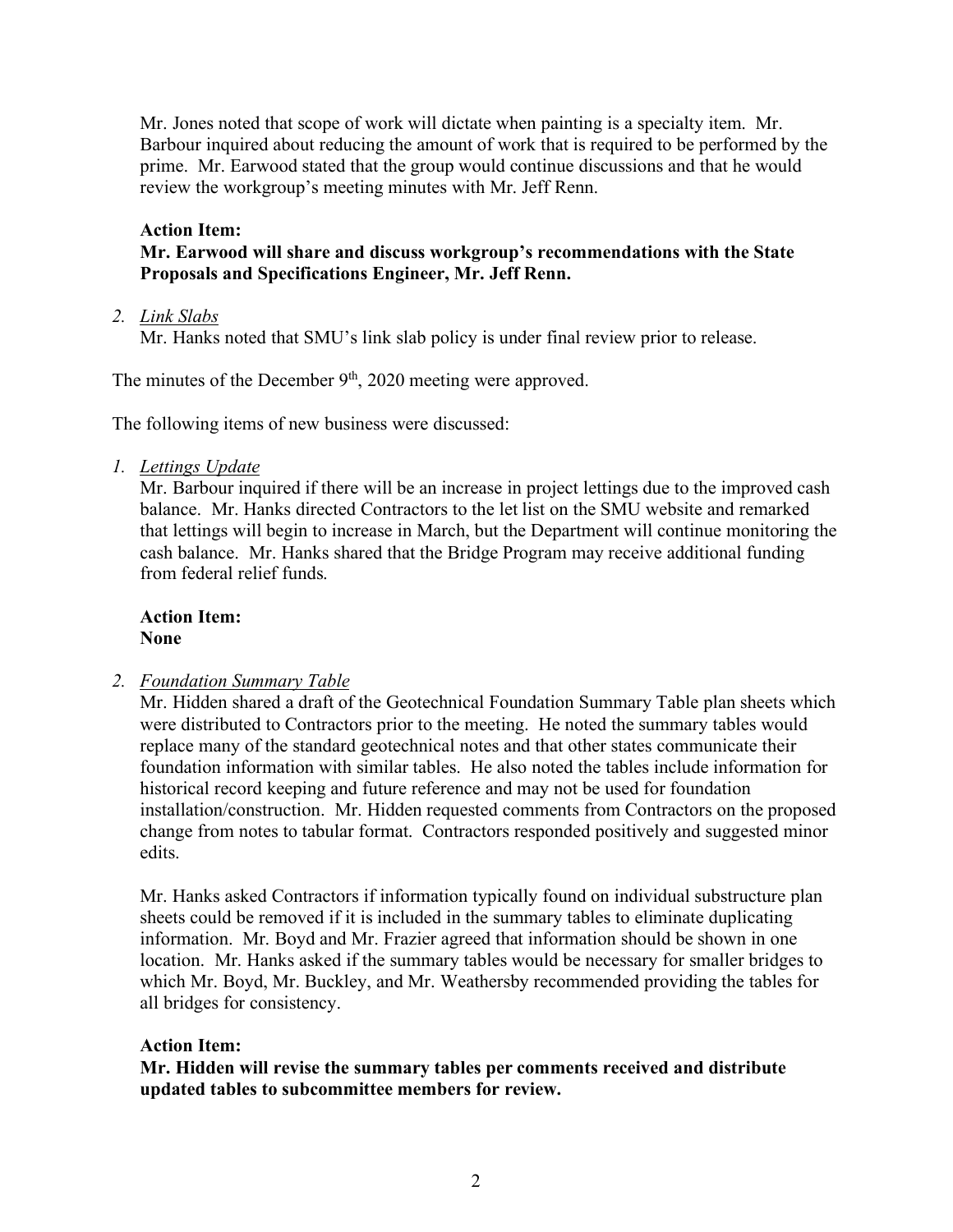## *3. Revisions to Standard Specifications – Piles*

Mr. Hidden shared a draft of proposed revisions to the Standard Specifications that will include the Department providing pile order lengths. This topic was first introduced in the [June 2020](https://connect.ncdot.gov/resources/Structures/Structures%20Committee%20Meetings/2020_06_10.pdf) meeting. Mr. Hidden noted that currently Contactors are only paid for installed length of pile, which can promote overdriving concrete piles. Mr. Hidden reminded the group that payment for steel piles would not change. Mr. Hidden requested comments from Contractors. Mr. Frazier suggested modifying specification language to address and clarify pile seating.

# **Action Item: Mr. Hidden and Mr. Santee will discuss language addressing pile seating.**

## **Mr. Hidden will revise the provision per comments received and distribute updated provision to subcommittee members for review.**

#### *4. Approach Fills*

Mr. Cochran discussed approach slab settlement issues and shared that the Department is investigating both short-term and long-term solutions. He noted that revisions to approach fill details in 2018 eliminated multiple layers of geotextile and has impacted the Department's ability to jack approach slabs that have settled. To address the jacking issue the Department will require Contractors add a single layer of geotextile fabric one foot below the approach slab.

Mr. Cochran and Mr. Earwood also discussed using appropriately sized compaction equipment and increasing compaction tests. Mr. Cochran noted previously bridge approaches were overbuilt to induce settlement and then excavated out before bridge approach fills were constructed. He discussed the possibility of returning to this method and the need for additional compaction testing.

Mr. Earwood noted of an upcoming memo addressing these issues and that Construction wanted the subcommittee members to be aware.

**Action Item: None**

#### *5. Impervious Dikes*

Mr. Cochran inquired about recent changes to impervious dike guidance and if the changes were being shown on plans. Mr. Brown noted consistency for Central lettings. Mr. Earwood noted that impervious dikes might not be shown if causeways can be installed, or work can be performed without de-watering areas. Mr. Holcomb recommended reviewing the topic at a later date once more projects with the new guidance are under construction.

#### **Action Item:**

**Impervious Dike topic will be reviewed at an upcoming subcommittee meeting.**